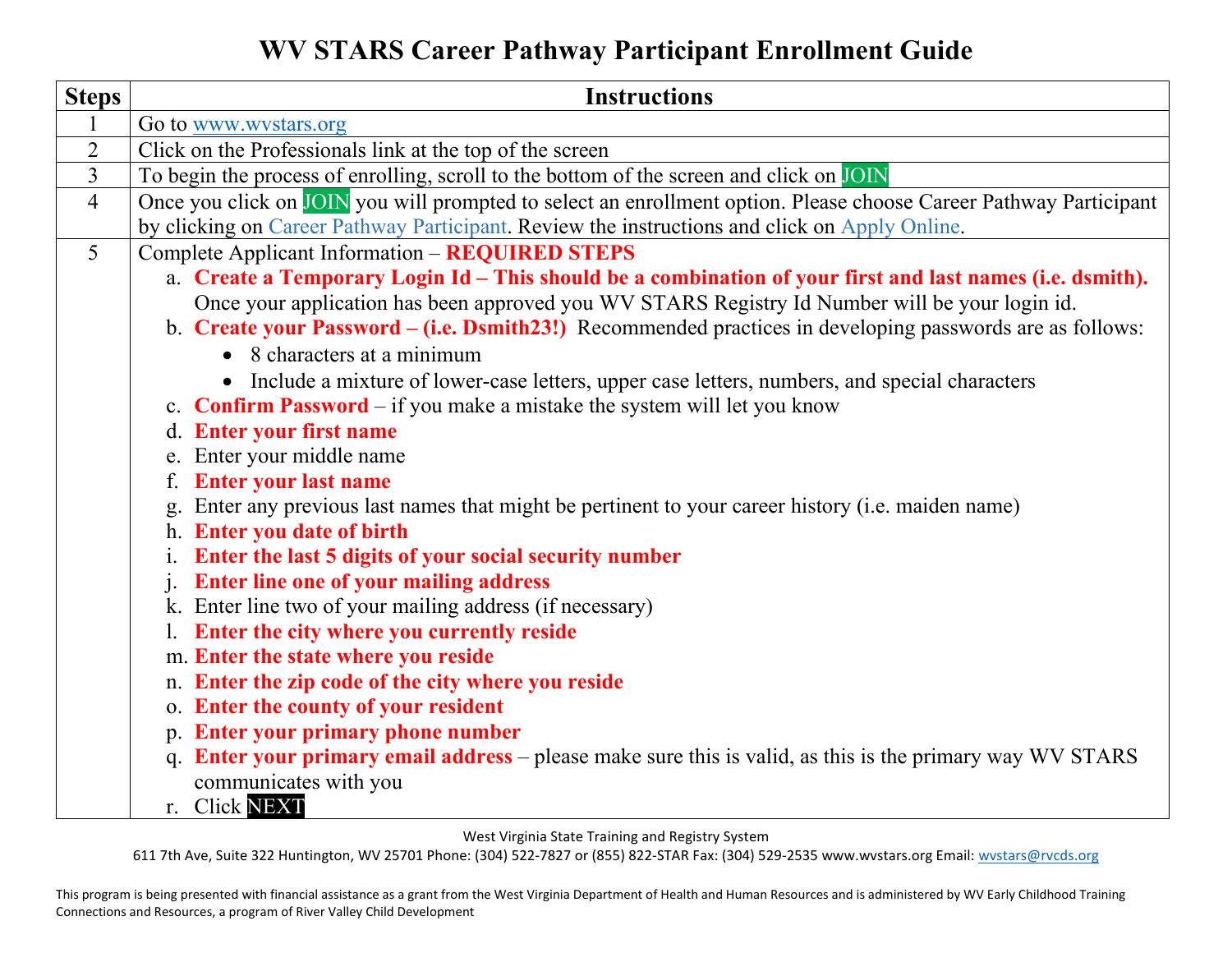| $\overline{7}$ | <b>Current Employment Information</b>                                                                                                      |
|----------------|--------------------------------------------------------------------------------------------------------------------------------------------|
|                | a. Click the radio button beside "Currently working in early care and education"                                                           |
|                | b. In the employer type section choose the option that best represents your employment type                                                |
|                | c. <b>County</b> – enter the primary county you serve                                                                                      |
|                | d. Choose your employer – this question will be populated based upon your responses in questions b & c                                     |
|                | e. Hire Date – date you began your employment                                                                                              |
|                | f. Hours worked per week $-$ the average amount of hours you work per week                                                                 |
|                | g. Months worked per year $-$ if you work year-round, you will enter 12; if you only work during the school<br>year you can enter 10, etc. |
|                | h. <b>Position Title</b> – select the option that best represents you                                                                      |
|                | Age Group Worked with – you can choose multiple age groups if needed                                                                       |
|                | <b>Benefits Offered by Employer</b> – select all that apply                                                                                |
|                | k. Remaining data fields are optional                                                                                                      |
|                | <b>Professional Role</b>                                                                                                                   |
|                | • click on Add New                                                                                                                         |
|                | Occupation Category – select Early Care and Education Professional                                                                         |
|                | Occupation – select the role that you generally perform whether employed or not employed<br>$\bullet$                                      |
|                | <b>Click Save</b>                                                                                                                          |
|                | m. Click NEXT                                                                                                                              |
| 8              | <b>Demographics</b> - choose response from the drop-down menus                                                                             |
|                | $\bullet$ Gender – optional                                                                                                                |
|                | Race/Ethnicity – optional<br>$\bullet$                                                                                                     |
|                | <b>Primary Language</b>                                                                                                                    |
|                | <b>Highest Level of Education</b>                                                                                                          |
|                | <b>Click NEXT</b>                                                                                                                          |

West Virginia State Training and Registry System

611 7th Ave, Suite 322 Huntington, WV 25701 Phone: (304) 522-7827 or (855) 822-STAR Fax: (304) 529-2535 www.wvstars.org Email: [wvstars@rvcds.org](mailto:wvstars@rvcds.org)

This program is being presented with financial assistance as a grant from the West Virginia Department of Health and Human Resources and is administered by WV Early Childhood Training Connections and Resources, a program of River Valley Child Development